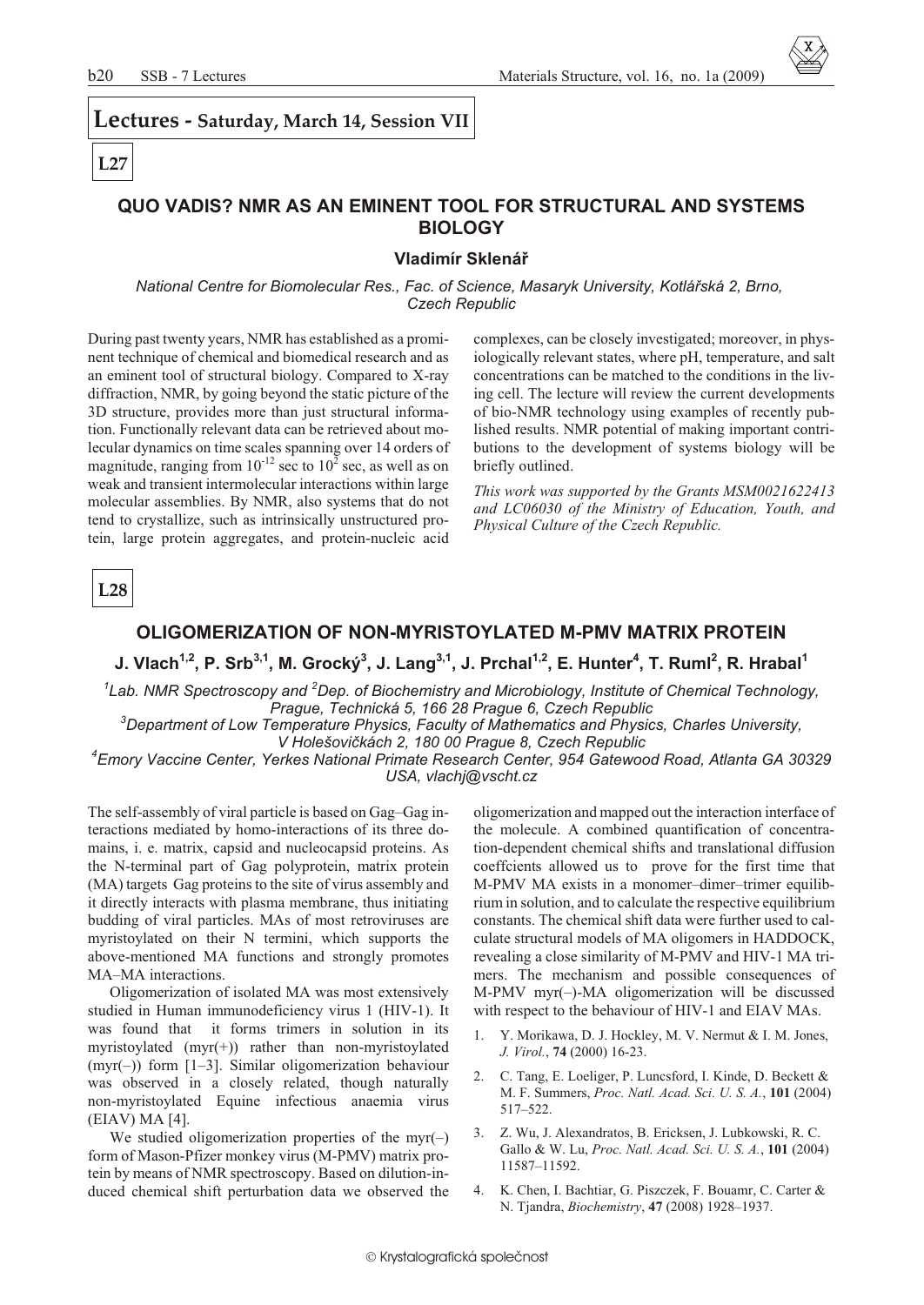

*We thank the following institutions for their financial sup*port: the Czech Ministry of Education (Project *1M6837805002*), the Grant Agency of Czech Republic

**L29**

#### *(Grant 203/07/0872) and the National Institutes of Health (Grant CA 27834).*

# **OCTAHEDRAL PARTICLES OF BACTERIOPHAGE MS2 COAT PROTEIN MUTANT**

**Pavel Plevka,<sup>1</sup> \* Kaspars Tars,<sup>2</sup> Lars Liljas<sup>1</sup>**

<sup>1</sup>Department of Cell and Molecular Biology, Uppsala University, Box 596, SE-751 24 Uppsala, Sweden <sup>2</sup> Latvian Biomedical Research and Study Centre, Ratsupites 1, LV 1067, Riga, Latvia

A covalent dimer of the bacteriophage MS2 coat protein was created by genetic fusion of two copies of the gene while removing the stop codon of the first gene. The dimer was crystallized in the cubic F432 space group. The organization of the asymmetric unit together with the F432 symmetry results in an arrangement of subunits that corresponds to  $T=3$  octahedral particles. To form an octahedral particle with closed surface, the dimer subunits interact at sharper angles than in the icosahedral arrangement. The main differences in the subunit packing between the octahedral and icosahedral arrangements are located close to the four-fold and five-fold symmetry axes where different sets of loops mediate the contacts. The octahedral particles are probably artefacts created by the particular crystal packing. We have also determined 4.7 ? resolution X-ray electron density of icosahedral particle assembled from covalent coat protein dimers. At the available resolution the structure corresponds to the wild type MS2 virion except for the intersubunit linker regions. The covalent dimer orientation is random with respect to both icosahedral twofold and quasi-twofold symmetry axes. The inter-subunit contacts around icosahedral three and five fold symmetry axes are mediated by so called FG loops. The MS2 FG loop was shown to have a function in particle assembly and stability. We have created two covalent dimer mutants, one with substitution and the other with 50 residue insertion, in only one of the two FG loops. The mutations if present in a single subunit would obviate its ability to form capsids. The covalent dimer FG loop mutants were able to form virus-like particles. One FG loop in the covalent dimer was sufficient for particle assembly, but the mutant particles had lowered temperature stability. The formation of virus-like particles by the FG-loop insertion mutant shows possibility for the use of the covalent dimer variants as epitope carriers.

**L30**

# **BUQUOY'S "FUNDAMENTAL LAWS OF PHENOMENON OF HEAT" AND THEIR MEAN ING**

## **Dalibor Štys and Miroslava Vlaèihová**

*Institute of Physical Biology, University of South Bohemia České Budějovice, Zámek 136, 373 33 Nové Hrady, stys@jcu.cz*

The article "Fundamental laws of phemomenon of heat and their meaning (conceived in the spirit of dynamic-mathematic view, without the acceptance of heat impulse "appeared in the second edition of the book . Sketches of the code book of Nature" in 1818 [1]. It was several times re-publised, namely in Isis 1825 [2] where the subtitle "based on empirical observations" was added. Hovever, any reflection to Carnot's work from  $1824$  [3] is not mentioned. It is extension of pages  $195-206$  of [1], however, for the full understanding also the pages 165-195 need to be read.

As for the heat itself, the article starts by general description of heat processes. Heat state is proportional to its internal tendency to acquire certain volume in the space, eigenene volumizierung which in its part may be exerted to an other body as mitteilende volumisierung. The later may be both negative and positive. Eigene volumizierung may be decreased but its values 0 and negative are only fictive, may not be observed in nature. I modern terms mittheilende

volumisierung is approximately mapped to enthalpy and eigene volumisierung to Gibbs energy. This view in itself contains the first law and joint second and first law of thermodynamic. These concepts are further described in detailed and illustrated by Buquoy's own experiments. One of the conclusion is the indirect observation of absolute temperature and of the third law and correct statement for efficiency of the heat process. The later is described in most general way.

The main technical difference between Buquoys point of view and our contemporary lies in the fact that Buquoy considered heat moments and conservation of moments as the leading tendency. Contemporary themodynamics is energetic. Despite to it, one must admit that in all aspects Buquoy's view of thermodynamic processes is more general than the textbook one, since it lacks the dominant reference to ideal gas and includes state transitions. In fact all Buquoy's experiments were done in condensed phase.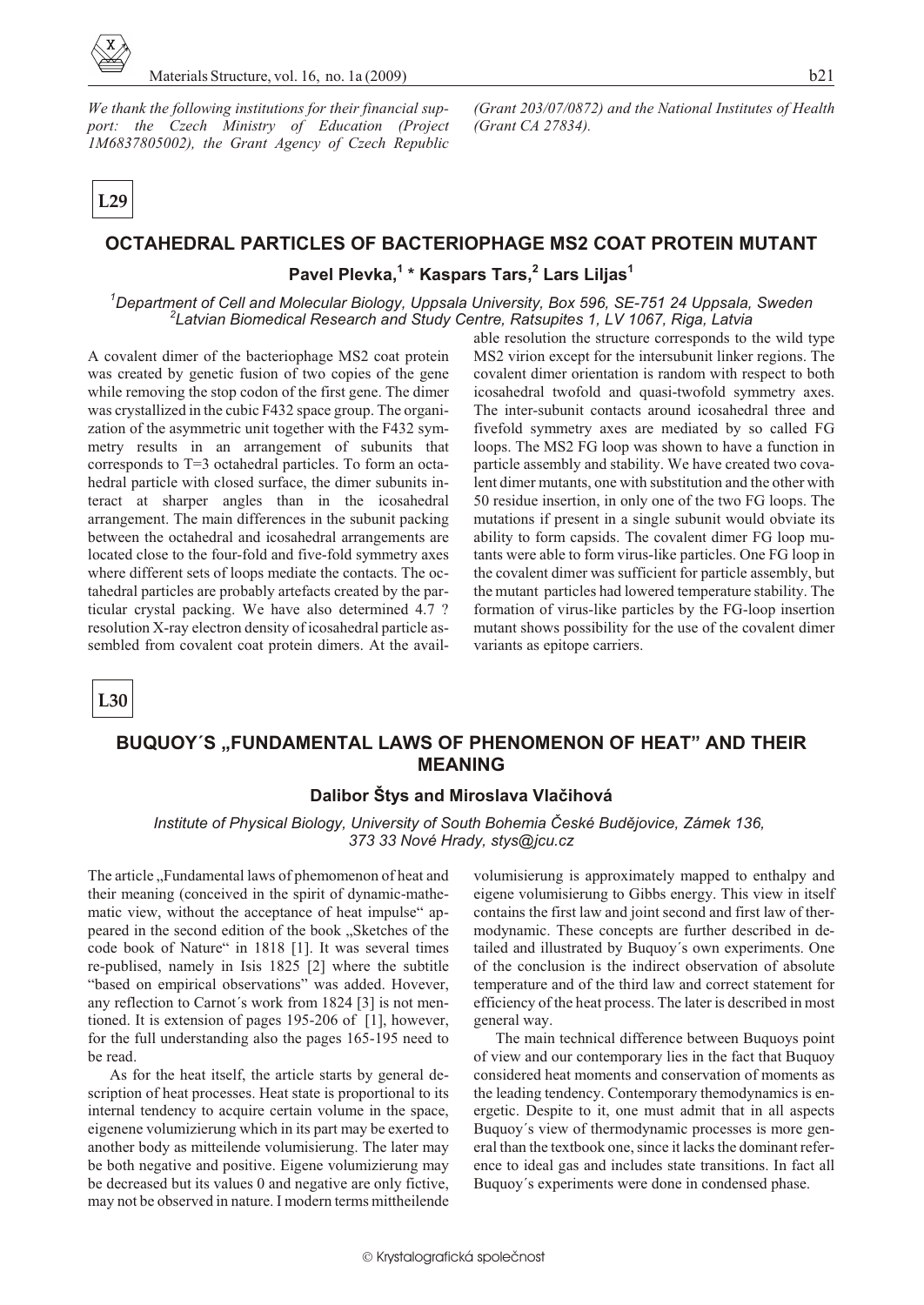For completeness, one should say that the second law is not explicitely mentioned from energetic point of view, but it is mentioned as the general tendency in the nature in the chapter "Combinatorismus" where the general tendency to mixing is clearly distinguished from chemical change. (Chemical change is by Buquoy understood as change in chemical harmony as analogy to resonance of strings. In chemistry, moment is exchanged in distinct amount. Does it sound familiar to quantum mechanics?)

Besides that, in Buquoy's work is, at least conceptually correctly and mathematically consistently, expressed the equivalence of heat and light radiation and heat conductance.

#### *Is Buquoys themodynamics con tem po rary?*

The phenomenological themodynamics  $-$  as distinguished from themodynamics based on statistical physics  $-$  is not a dead field. The latest big unification comes from the 2001 when the Lieb and Yngvasson article [4] appeared. Certainly the mathematic formalism introduced later is substantially more advanced, Buquoy's thermodynamics is that of practical physical chemist of condensed phase.

Most contemporary, and exclusive, is Buquoy's concept of infinite reservoir. This was first re-introduced (uniquely) by MacDonald in 1995  $[5]$  and brings a natural definition of entropy as maximal heat that the system absorbs upon terminating the given state change. In Buquoy we read " ...besides that, it (the metal ball) accepts the same type of calorisation manifestation as the surrounding ... without heating it." According to [4] MacDonald's theory suffers of unstated assumptions about differentiability of entropy which, however, seems to be the only objection against it. Buquoy used this concept for objective definition of absolute temperature. But we know that - in case that the only adiabatic work is the mechanical one. In the moment-based themodynamics this concept may, actually, be quite natural.

As a general concept, Buquoy considers phenomenon of heat as one of major principles governing the world, besides mechanical movement, field (he discusses gravitation field) and chemical changes. He lists distinctions between these phenomena but also considers analogy between partially elastic collision and thermal phenomena.

#### *What would thermodynamic be if Buquoy's theories were broadly ac cepted?*

Starting from the end of the above argumentation, we may have had a conceptually different thermodynamic theory which naturally brings about the third law. The experiments would show different absolute zero entropies, there are indices to this notion in  $[1]$  and  $[2]$ . Joint first and second law, in mathematical expression the Gibbs or Helmholtz energies (well, related moments) would have been used from the very beginning. Would we really need entropy after all? Or, in another words, do we understand macroscopic temperature in description of non-equilibrium energy-based thermodynamics?

In practice, there would never be dominancy of ideal gas state equation in our reasoning. For Buquoy, the (moment) state equation was always unknown function to be determined experimentally. Actually, Buquoy's experimentally devised state equations did not survive the test of time. As he expected in statement "....as far as we may say with our rather imprecise thermometers....".

Finally, a bit outside of this article, Buquoy's view of heat conductance and diffusion is certainly the one which is used in modern textbooks. Highly visionary is his chemistry and theory of light. For all this, his moment-based view of world was of a big help. At least it is interesting reading for critical minds.

- 1. G. F. Buquoy, *Skizzen zu einem Gesetzbuche der Natur, zu einer sinnigen Auslegung desselben und zu einer hieraus hervorgehenden Charakteristik der Natur*, Leipzig: Breitkopf und Härtel (1817, 1825), Leipziger Literaturzeitung (1819), ISIS (1819).
- 2. G. F. Buquoy, *Versuch einer mathematischen Entwickelung der Fundamentalgesetze der Wärmeerscheinung, wobey diese bloss als Resultate gewisser Actionen betrachtet werden, und kein Wärmestoff vorausgesetz wird*, ISIS (1824); *Neue Wärmetheorie, dynamisch-mathematisch entwickelt, ohne An nahme eines Wärmestoffs (einer bisher allgemeinen Hypothese)*, ISIS (1825).
- 3. Car not, Sadi, *Réflexions sur la puis sance motrice du feu et sur les ma chines propres à développer cette puissance*. Paris: Bachelier. (1824).
- 4. E.H. Lieb and J. Yngvasson, The Physics and Mathematics of the Second Law of Thermodynamics. *J. Stat. Phys.*, 103, 509 (2001).
- Macdonald, A., A new statement of the second law of thermodynamics. Am. J. Phys. **63**, 1122-1127 (1995).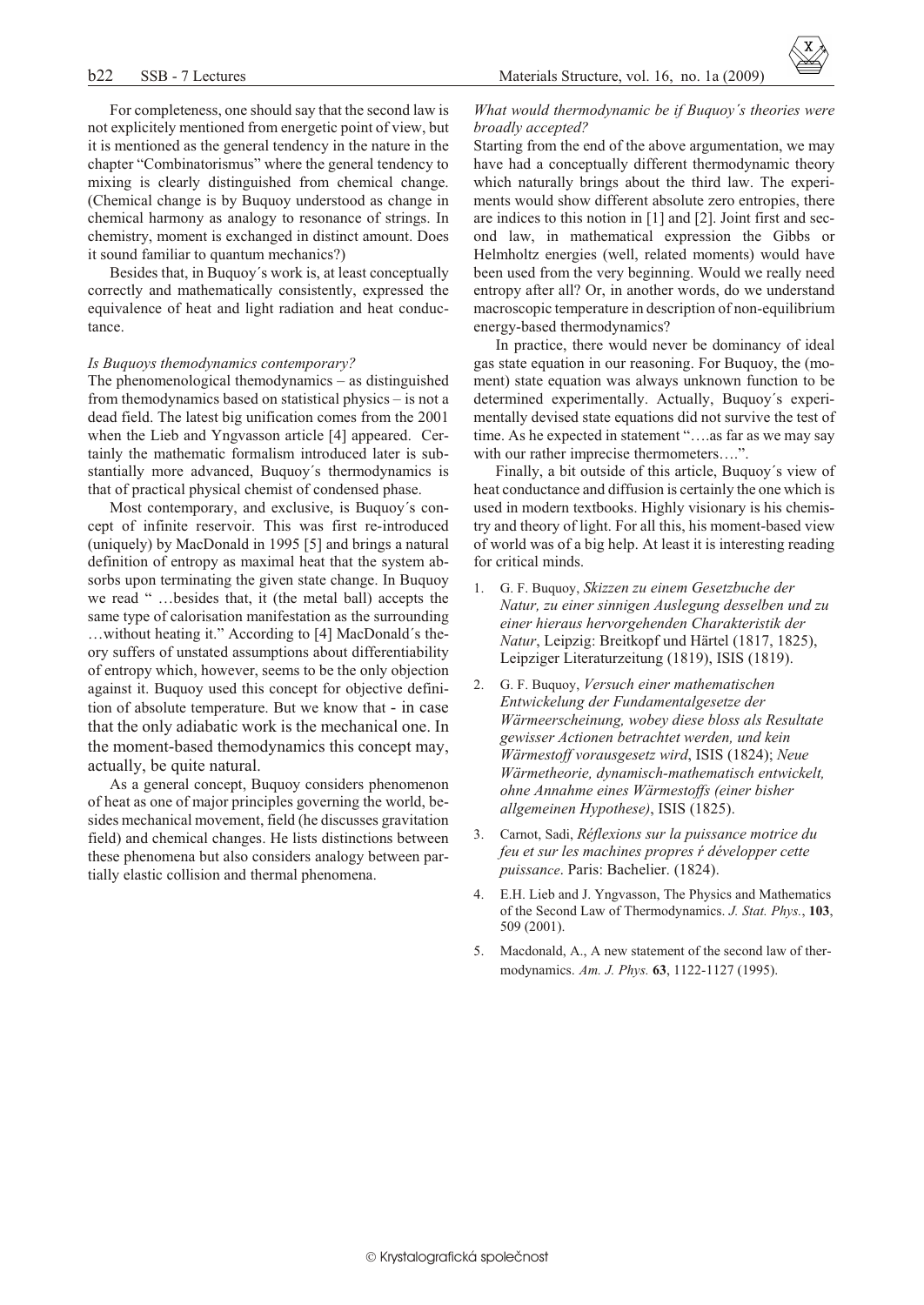

## **Lec tures - Saturday, March 14, Session VIII**

# **L31**

# **TRANSCRIPTION TERMINATION OF NONPOLYADENYLATED TRANSCRIPTS**

# **F. Hobor<sup>1</sup> , H. Cerna<sup>1</sup> , V. Bacikova<sup>1</sup> , J. Pasulka<sup>1</sup> , K. Kubicek<sup>2</sup> , R. Stefl<sup>1</sup>**

<sup>1</sup> National Centre for Biomolecular Research, Faculty of Science, Masaryk University, 625 00 Brno <sup>2</sup>Dept. of Condensed Matter Physics, Faculty of Science, Masaryk University, 61137 Brno *stefl@chemi.muni.cz*

RNA polymerases produce RNA transcripts by initiating and terminating transcription in response to specific sequence elements. Signals that terminate transcription reside either in the DNA template sequence or, alternatively, in the nascent RNA transcript. We will present our func-

tional and structural data related to transcription termination of nonpolyadenylated transcripts that is mediated by the Nrd1 complex.

**L32**

# **PROTEOSYNTHETIC ELONGATION FACTOR EF-Tu DOMAINS: THERMAL STABILITY, ADAPTATION AND FUNCTIONS**

**Jiøí Jonák1,2,3, Hana Šanderová1,2, Marta Hùlková<sup>1</sup> , Petr Maloò<sup>4</sup> , Libor Krásný1,2 , Markéta Kepková<sup>1</sup>**

<sup>1</sup> Institute of Molecular Genetics, Academy of Sciences of the Czech Republic, v.v.i., Vídeňská 1083, 14220 **Prague 4, Czech Republic** 

<sup>2</sup> Institute of Microbiology, Academy of Sciences of the Czech Republic, v.v.i., Vídeňská 1083, 14220 Prague *4, Czech Re pub lic*

<sup>3</sup> Institute of Medical Biochemistry, First Medical Faculty, Charles University, Kateřinská 32, 12108 Prague 2, *Czech Republic* 

<sup>4</sup> Institute of Organic Chemistry and Biochemistry, Academy of Sciences of the Czech Republic, v.v.i., *Flemingovo nám. 2, 16637 Prague 6, Czech Republic* 

Elongation factors EF-Tu are essential components of the bacterial protein synthesis machinery. They are members of the family of GTP-binding proteins, their activity is regulated by guanine nucleotides GDP and GTP. Binding with GTP induces an active-GTP conformation rendering EF-Tu capable of binding aminoacyl-tRNA (aa-tRNA) and transferring it to the ribosomal A-site during mRNA decoding. Hydrolysis of the bound GTP to GDP by the EF-Tu intrinsic GTPase center, activated by the codon-anticodon contact, induces a great conformational change in EF-Tu resulting in an "inactive"-GDP conformation. EF-Tu.GDP leaves the ribosome because its affinity for aa-tRNA is lost, thus allowing a proper accommodation of aa-tRNA at the ribosomal A-site. All elongation factors EF-Tu are composed of a  $\sim$ 400 amino acid residue long polypeptide chain folded into three clearly distinct domains. The N-terminal domain 1  $(\sim 200 \text{ residues})$  has an alpha/beta structure. It is called a catalytic domain as it is the site of GDP/GTP binding and GTPase activity. The middle domain 2 and the C-terminal domain 3 (each composed of  $\sim$ 100 residues) are beta barrels. They have no known binding or catalytic activity.

The two guanine nucleotide-induced EF-Tu conformations that determine EF-Tu functional state (as described above) are the results of both interdomain and intradomain re arrangements. To better understand how individual do-

mains are involved in the building of conformational stability and functions of the EF-Tu we compared, in several assays, the properties of isolated domains 1 and full length EF-Tus from mesophilic, Gram- *Escherichia coli* (Ec), growing at 37°C, and thermophilic, Gram+ *Bacillus stearothermophilus* (Bst), growing at 60 °C and six chimeric forms of EF-Tu constructed by combination of domains of Ec and Bst EF-Tus. We found that 1) thermal stability of both EF-Tu proteins in both conformations resulted from domain 1 and domains  $2+3$  positive cooperation. Domain 1 set up a "basal" level  $(\sim 20\degree C$  higher with Bst domain 1 than with Ec domain 1) of the thermostability of either EF-Tu and domains  $2+3$  (mainly domain 3) finally raised the thermostability to the level consistent with the optimal growth temperature of either organism by stabilization of alpha-helical regions of domain 1 (as revealed by CD spectroscopy); 2) non catalytic domains  $2+3$  of Ec and Bst origin principally differed in their contributions to GDP and GTP binding and GTPase hydrolyzing activities of their respective  $EF-Tus$ : (i) Whereas in EcEF-Tu, the physiological GTP/GDP binding activity was attainable only in the presence of all three domains, in BstEF-Tu this activity appeared to be intrinsic to the G-domain alone. Here, the affinity for GTP/GDP was not affected by removal of domains  $2+3$ . (ii) Domains  $2+3$  (mainly domain 2) of EcEF-Tu suppressed whereas domains  $2+3$  (mainly do-